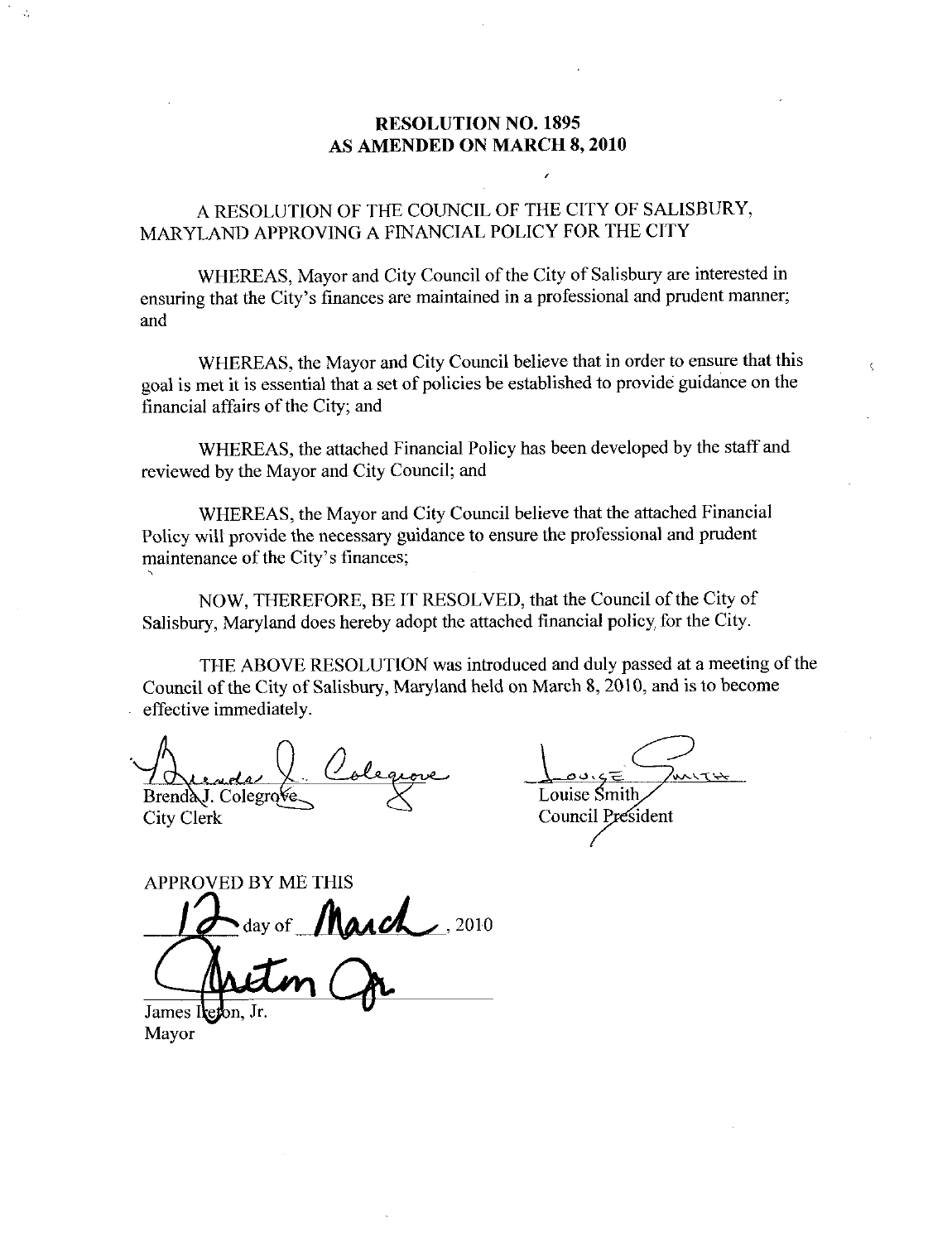## City of Salisbury Financial Policies Adopted March 8, 2010

#### Debt Policy

The City has adopted a debt policy. A copy of which is included as an attachment to this policy.

#### Capital Improvement Plan

- The City Administrator shall develop and maintain a projection of capital improvement projects (Capital Improvement Plan) for the next five years based on the known and anticipated needs of the City, and on Mayor/Council approved projects. The Capital Improvement Plan (CIP) should be tied to projected revenue and expenditure constraints.<br>Future planning should consider periods of revenue surplus and shortfall and adjust future Financial Policies<br>
Adopted March 8, 2010<br>
Otty has adopted a debt policy. A copy of which is included as an attachment to this policy.<br>
Dital Improvement Plan<br>
The City Administrator shall develop and maintain a projectio programs accordingly. CIP includes long-term maintenance and rehabilitation requirements for proposed projects. Each fiscal year, the City Administrator will update the CIP to include current information and submit to the Mayor and City Council
- The City's capital plan will take into account the borrowing limitation of the City, as well as  $\bullet$ the ability of the City to finance the debt.
- The CIP process shall include a financial analysis and narrative of the long-term maintenance  $\bullet$ and rehabilitation requirements for proposed projects

#### **Capital Improvement Funding**

- Within the limitation of existing law, various funding sources may be utilized for capital improvements Capital projects shall be dictated by the nature of funding available except to the extent that the projects meet an initial test of being required to achieve City goals and to the extent that projects must be placed in priority dictated by the nature of the funds available
- The City shall actively pursue outside funding sources for all projects for the CIP

#### **Capital Improvement Financing**

The City shall maintain an ongoing monitoring system of the various outstanding bond indebtedness issues and utilize this reporting system as a criterion for the administration of The City shall maintain an ongoing<br>indebtedness issues and utilize this<br>the City's outstanding indebtedness

#### Use of Debt Financing

- Debt financing shall generally be limited to one-time Capital Improvement Projects and only under the following criteria: **Debt Financing**<br>ot financing shall ger the following cr<br>When the project's<br>When the project v
	- useful life will exceed the term of the financing; and
	- When the project will benefit the citizens.  $\overline{a}$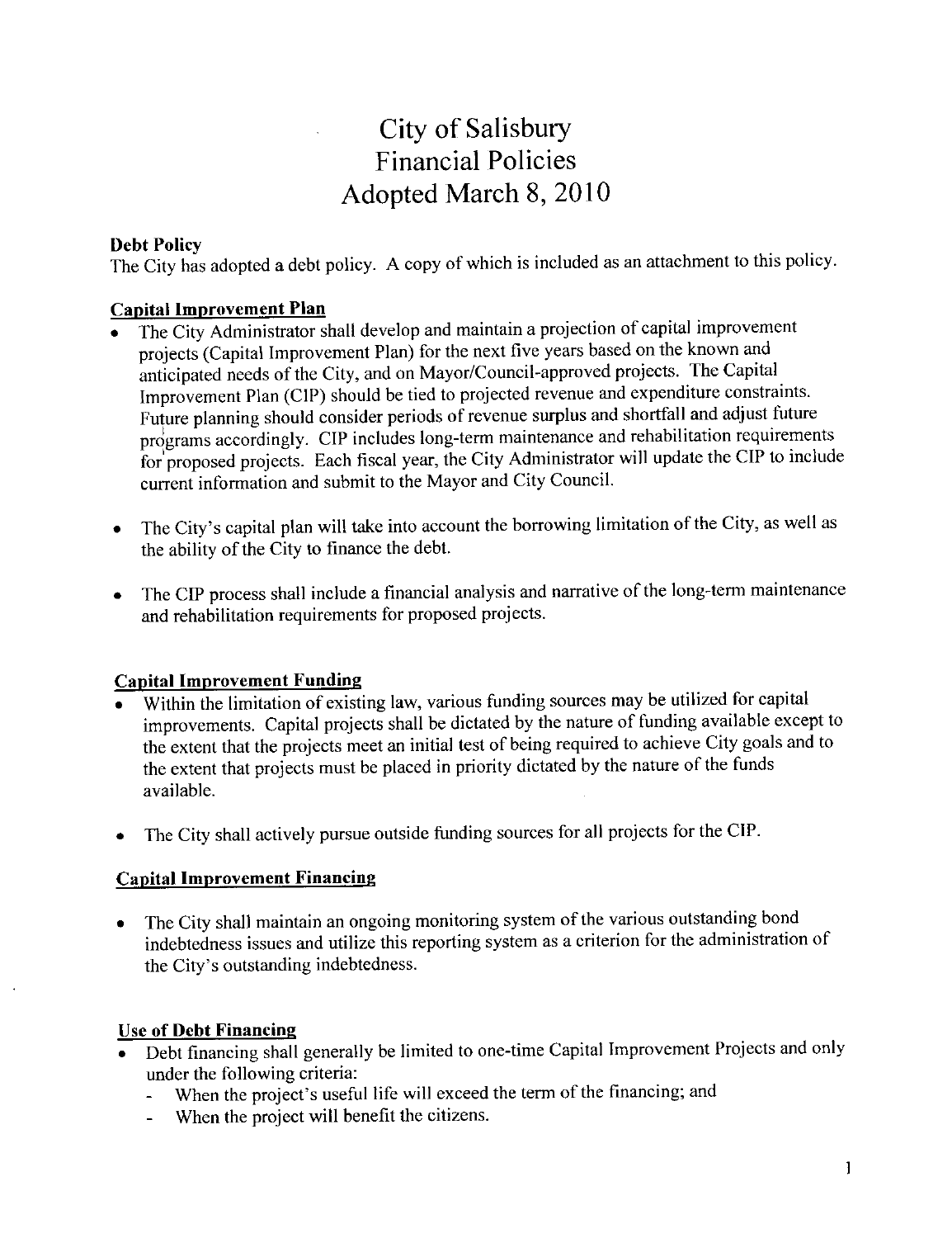#### Leasing

Lease purchases shall be considered only when the useful life of the item is equal to or greater than the length of the lease. If the item may become technologically obsolete or is likely to require major repair during the lease purchase period, then the item should be either purchased or placed on a term operation lease.

#### **General Fund Budgeting**

- The basic format of the budget shall identify programs within organizational structures Programs are defined as specific services provided to the public, other departments or other organizations. All assumptions, transfers, and other relevant budget data shall be clearly stated.
- The City shall operate under an annual balanced budget ordinance in which the sum of net revenues and appropriated fund balance is equal to appropriations
- The City will avoid budgetary procedures that balance current expenditures at the expense of meeting future years' expenses, such as postponing expenditures, accruing future years' revenues, or rolling over short-term debt.
- Where possible, the budget and subsequent status reports will integrate performance  $\bullet$ measurements and productivity indicators
- In instances where specific activities /purchases are authorized by the Mayor and City  $\bullet$ Council in a certain fiscal year and remain incomplete and/or unexpended, revenues and/or fund balance may be carried forward, at Mayor and City Council's discretion, into the next fiscal year to support such activities/purchases.
- Provisions will be made for adequate maintenance of the capital plant and equipment and for their orderly rehabilitation and replacement, within available revenue and budgetary limits.
- To show true costs, expenditures (including internal costs) will be allocated directly to the  $\bullet$ appropriate Fund
- Budgetary and accounting procedures will conform to Generally Accepted Accounting Principles (GAAP) for governmental agencies.

#### Revenues

- The city will conduct an annual review of specific programs and services which have been identified as potential candidates for user fees. Where appropriate, user fees will be set at a level sufficient to recover the full costs of the program or service.
- The City's enterprise operations shall set their enterprise fees at a level sufficient to recover the full costs of enterprise operations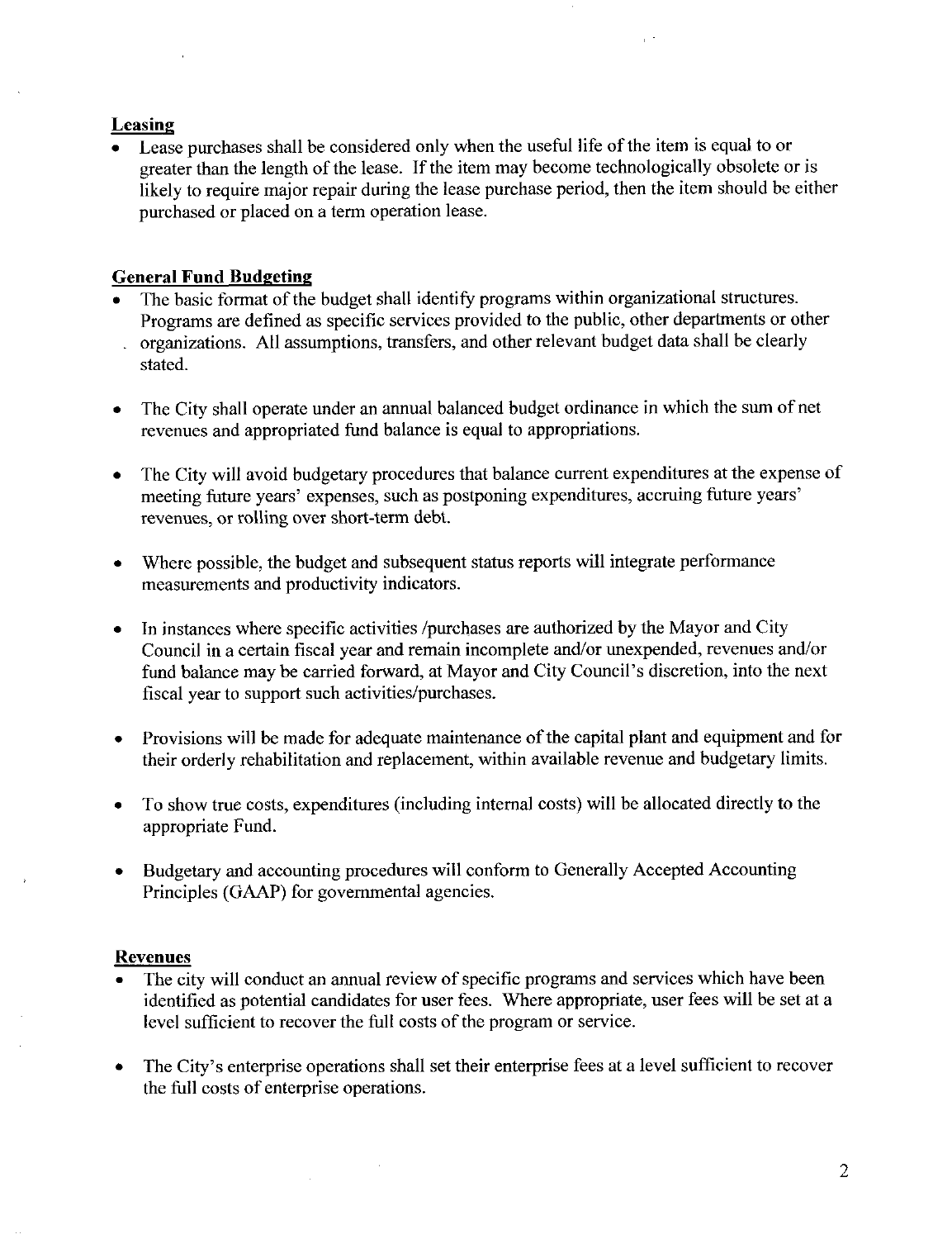#### Reporting Responsibilities

- The Director of Internal Services will be held accountable for assuring that departmental expenditures stay within the department's budget appropriation, and will notify the City Administrator immediately of the necessity to amend the budget in the event an over expenditure is anticipated
- The Director of Internal Services will submit quarterly budgetary reports to the City  $\bullet$ Administrator for forwazding to the mayor and City Council comparing actual revenues and expenditures to budget estimates

#### Fund Balances/Reserves

- The City shall endeavor to maintain an undesignated fund balance equal to  $10\%$  of the following Fiscal Year's General Fund Adopted Budget, with any amount in excess of 10% being credited to a capital project account. These funds are available to be utilized to pay for capital projects with priority being given to those projects that would otherwise be funded through the issuance of debt
- 1f, at the end of a fiscal year, the undesignated fund balance falls below 10%, then the City  $\bullet$ shall develop a plan to rebuild the balance. The plan shall include specific time frames not to exceed five  $(5)$  years and the amount for each year.
- After adoption of the budget, allocation of funds from the undesignated fund balance requires review and approval of the City Council. As a general rule, these monies shall only be used to prevent alleviate dangerous conditions to prevent catastrophic disruptions in City services and/or to provide funding for necessary expenditures that were not anticipated at the time that the budget was adopted.
- The original adopted General Fund Budget shall not utilize the undesignated fund balance The original adopted General Fund Budget shall not utilize the undesignated fund balance (reserve) to fund non-capital expenditures or general operating expenses in excess of 1% of that year's original adopted General Fund
- Capital items funded in the adopted budget utilizing the undesignated fund balance cannot be cut without a corresponding addition back to the undesignated fund balance, as to prohibit the undesignated fund balance being utilized for general operating expenditures, without a budget amendment

#### Auditing

The City shall have its accounts independently audited at the close of each fiscal year by a certified public accountant

#### Equipment Replacement Criteria

- Vehicle replacement will be evaluated using the average of the past two years of maintenance for a particular vehicle compared to the expected replacement cost for the same vehicle.
- A vehicle replacement schedule will be developed and updated annually based on the current  $\bullet$ condition of each vehicle and the expected life of each vehicle category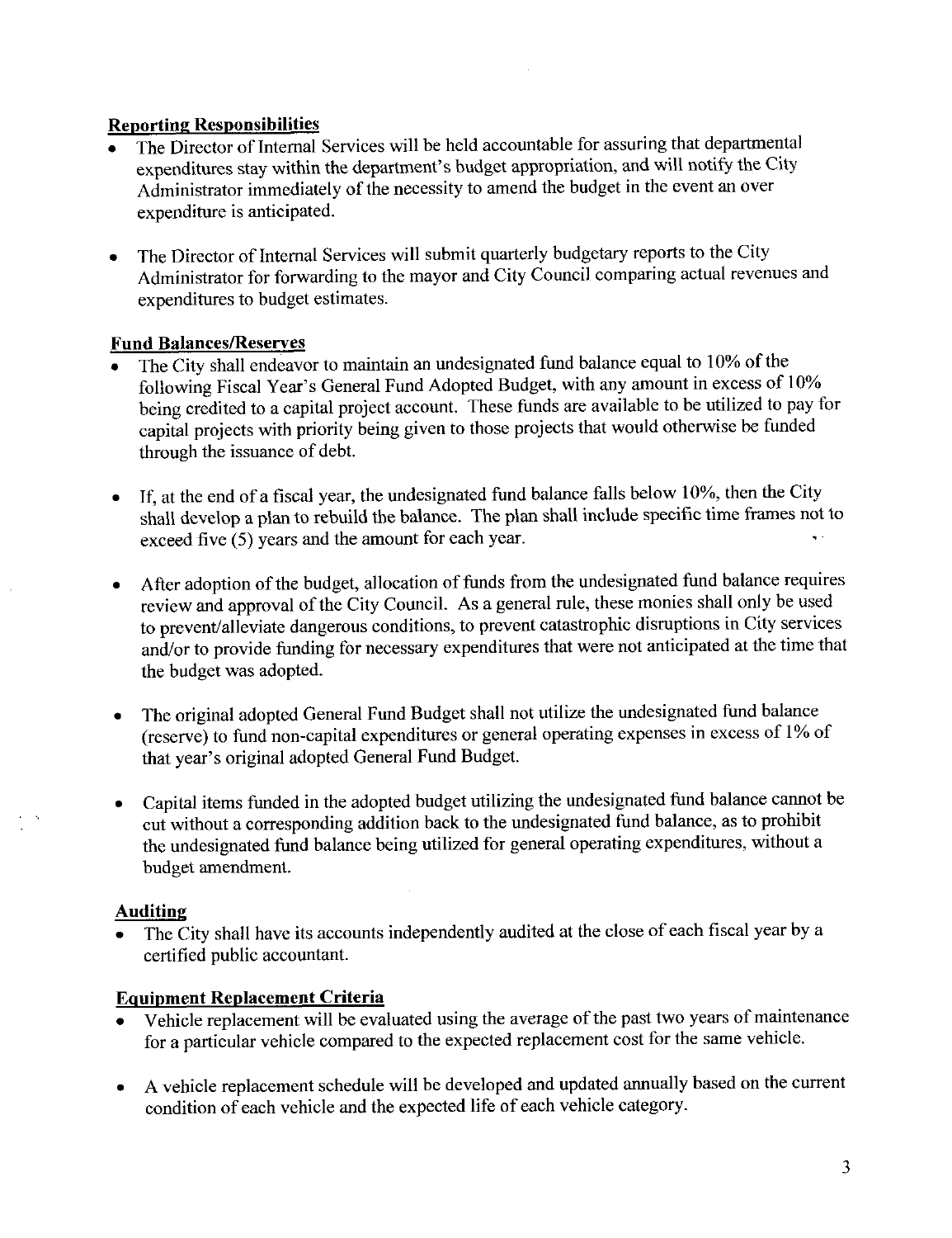- Any vehicle that has an average past two years' maintenance greater than or equal to 80% of  $\bullet$ the expected replacement cost will be targeted for replacement.
- Any vehicle not meeting the 80% threshold will require written justification for replacement,  $\bullet$ including such reasons as: vehicle obsolescence; parts unavailability; change in vehicle function rendering it unproductive; serious vehicle accident, and low salvage value.

#### Investments

- The City shall maintain an available funds balance of less than \$1 million to ensure that  $\bullet$ sufficient funds are available to cover all reasonably anticipated transactions. All other idle funds will be invested daily, except when large monetary transactions are anticipated and a larger balance is necessary
- All City funds (excluding any investments related to Other Post Employment Benefits  $\bullet$ obligations) will be maintained in secured bank accounts or invested with the Maryland Local Government Investment Pool

#### Water and Sewer Fund Financial Forecast

- Annually, the City will prepare a five-year financial forecast for the water and sewer fund.
- The target amount for surplus balance in the water and sewer fund will be calculated as the  $\bullet$ total of 25% of Operating and maintenance budgeted, 100% of the current year's debt service and 100% of the capital expenditures funded through current operations.